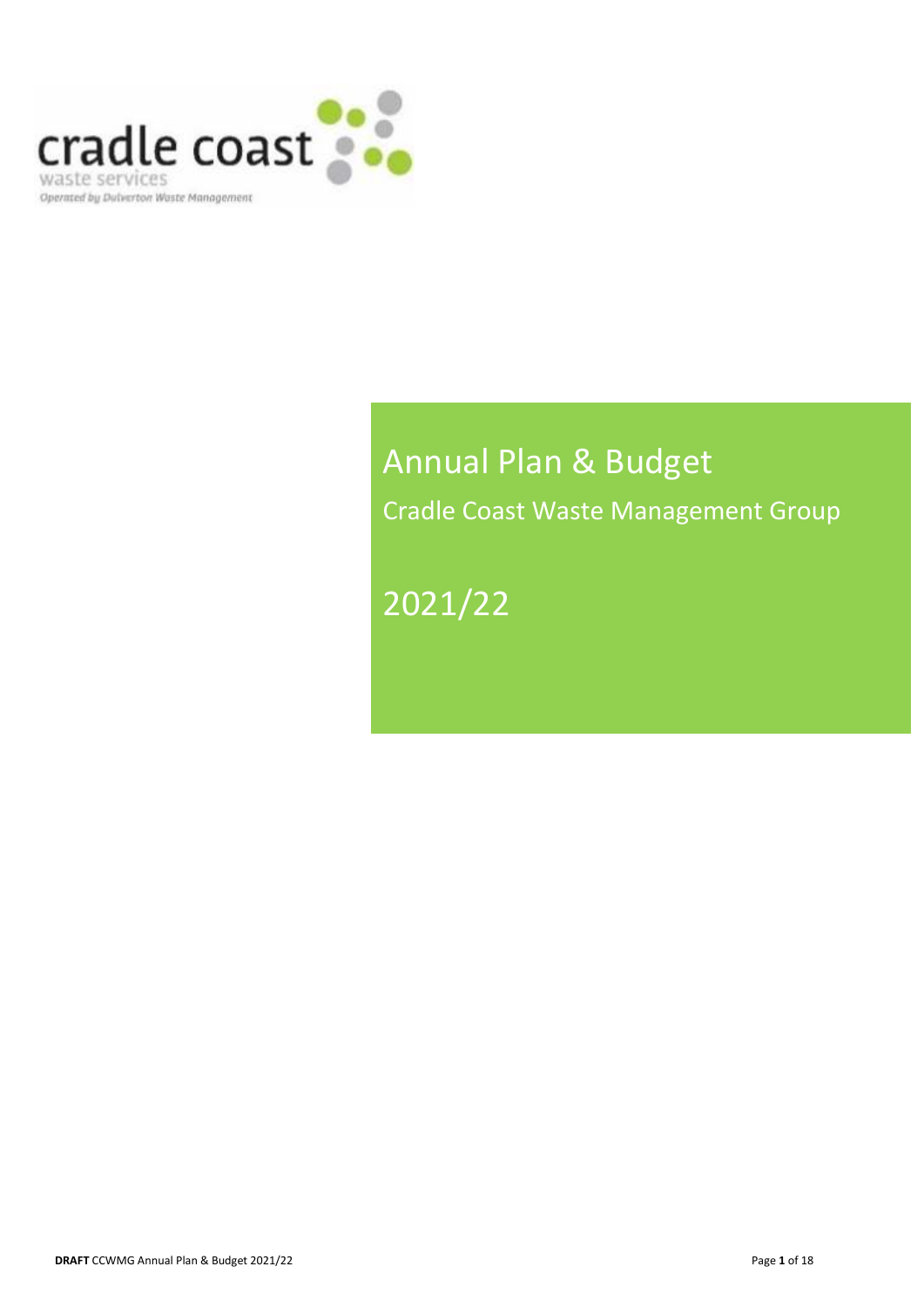# **DOCUMENT RECORD**

| <b>Revision</b> | <b>Issued To</b> | <b>Issued Date</b> | Reviewed | <b>Approved</b> |  |  |
|-----------------|------------------|--------------------|----------|-----------------|--|--|
| 1               | CCWMG GM's       | 19/05/2020         | MG       | <b>CCWMG</b>    |  |  |
|                 |                  |                    |          |                 |  |  |

This report was prepared by:



Cradle Coast Waste Services Level 1/17 Fenton Way Devonport TAS 7310 Email: admin@dulverton.com.au Web: www.dulverton.com.au ABN: 11 784 477 180

For:

Cradle Coast Waste Management Group

©Cradle Coast Waste Management Group/Cradle Coast Waste Services 2021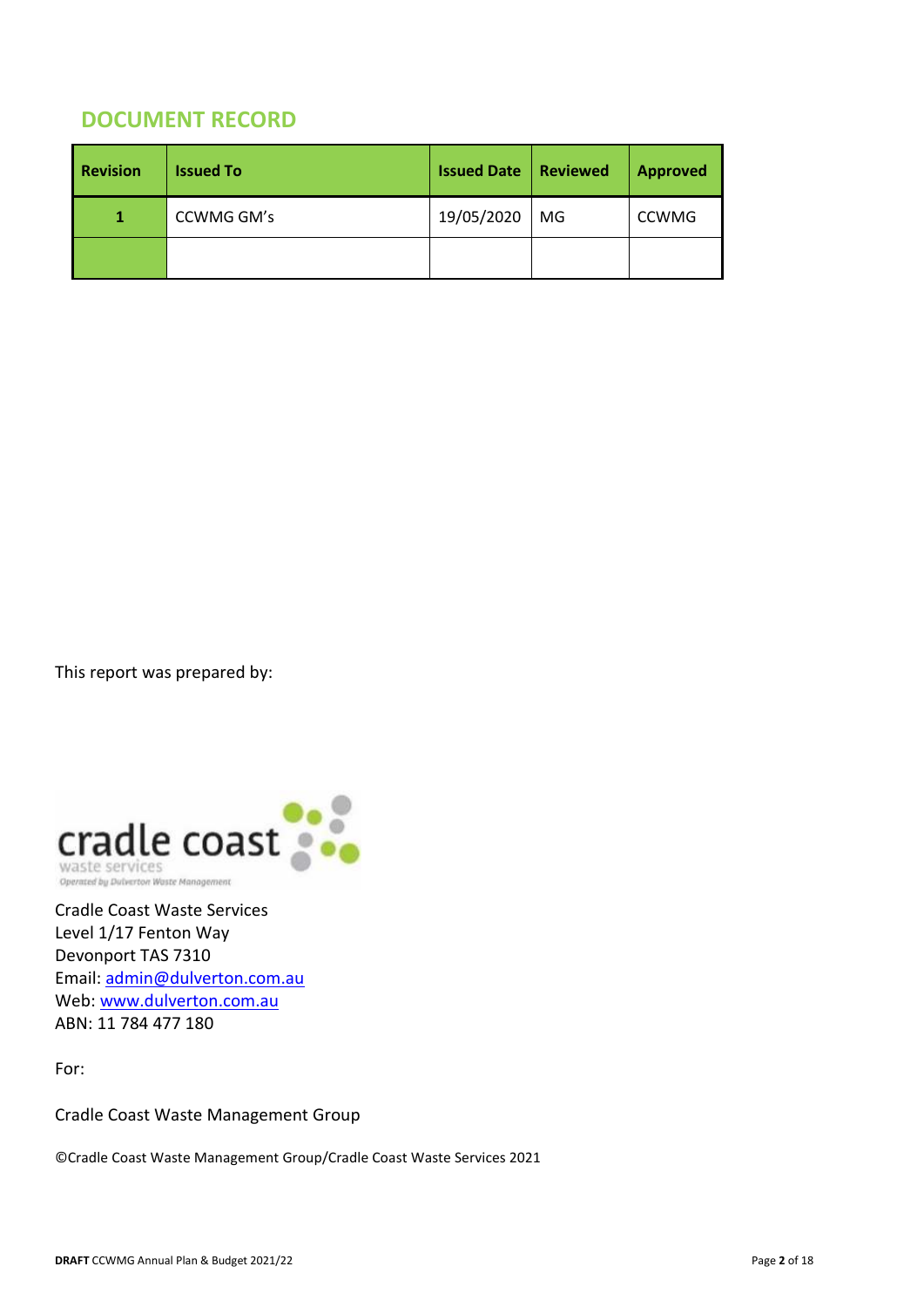## **EXECUTIVE SUMMARY**

The Cradle Coast Waste Management Group (CCWMG) Strategic Plan 2017-2022 was ratified in June 2017 by the North West Councils participating in the voluntary waste levy. The Strategy includes key focus areas, Key Performance Indicators (KPIs) and annual actions targeted at working towards achieving the KPIs by 30<sup>th</sup> June 2022.

Funded by the voluntary levy of \$5.50 per tonne of waste delivered to Council owned landfills in North West Tasmania, this Annual Plan and Budget includes details on how the strategic actions will be implemented in 2021/22. It is estimated that \$422,468 of levy funds (plus \$365,879 of carried forward funds and \$1,800 of interest) would be available to implement the actions detailed in Table 1, 2 and 3, which equate to \$630,964.

At the time of writing this Annual Plan and Budget (AP&B) there is a proposed \$20 per tonne state-wide waste levy that's schedule for implementation in November 2021. It is proposed that a portion of the levy will be redistributed back to the CCWMG for funding the projects detailed within this AP&B. The state-wide waste levy will replace the voluntary regional waste levy.

Projects have been classified as 'ongoing' (refer to Table 1), 'one-off' (refer to Table 2) or 'governance' (refer to Table 3). Ongoing projects are envisioned to continue at least into the following year, whilst one-off projects are those undertaken in the current year only. Governance relates to the additional reporting tasks carried out by the Cradle Coast Waste Services (CCWS), who provide project management expertise and project delivery for the projects detailed within this AP&B.

Where appropriate the CCWMG will receive a detailed "Scope of Works" outlining the proposed works to be undertaken for an activity/project, to review prior to issuing approval. This is to ensure that project outcomes will meet the Group's quality and cost expectations. In many projects the CCWMG works in collaboration with the Northern Tasmanian Waste Management Group (NTWMG) and the Southern Tasmania Waste Management Group (STWMG) to increase economies of scale and to share resources.

| Ref# | <b>Action</b>                                | <b>Action Summary</b>                                                                          | <b>Strategic</b><br>Plan Ref # |
|------|----------------------------------------------|------------------------------------------------------------------------------------------------|--------------------------------|
| 2.1  | <b>Illegal Dumping</b><br>Database           | Manage and annually report on the regional illegal dumping<br>database.                        | 6                              |
| 2.2  | <b>Illegal Dumping</b><br><b>Funding</b>     | Conduct one round of illegal dumping funding.                                                  | $\overline{7}$                 |
| 2.3  | Recycling Bin<br>Assessments                 | Undertake kerbside recycling bin assessments and contamination<br>education across the region. | 16                             |
| 2.4  | <b>FOGO Education &amp;</b><br>Marketing     | Undertake regional FOGO education and promotion as required.                                   | 2                              |
| 2.5  | <b>Rethink Waste Website</b>                 | Maintain and improve the Rethink Waste Website.                                                | 49                             |
| 2.6  | <b>Education &amp; Promotion</b><br>- Year 5 | Implement year 5 of the Tasmanian Waste<br>Management<br><b>Communications Plan.</b>           | 47                             |
| 2.7  | <b>Schools Program</b>                       | Visit schools to provide waste education / presentations.                                      | 48                             |
| 2.8  | <b>Public Events</b>                         | Host an education stall at 2 public events and/or hold a free Repair<br>Café event.            | 51                             |
| 2.9  | Sponsorship                                  | Funding allocation for sponsorship of local community groups,<br>individuals or events.        | 47                             |
| 2.10 | <b>Household Battery</b><br>Recycling        | Fund a free household battery recycling program.                                               | 18                             |
| 2.11 | Fluoro Tube & Globe<br>Recycling             | Fund a free fluoro tube and globe recycling program.                                           | 14                             |
| 2.12 | <b>E-waste Recycling</b>                     | Fund a free e-waste recycling program.                                                         | 20                             |

#### **Table 1: 2021/22 Ongoing Project Actions**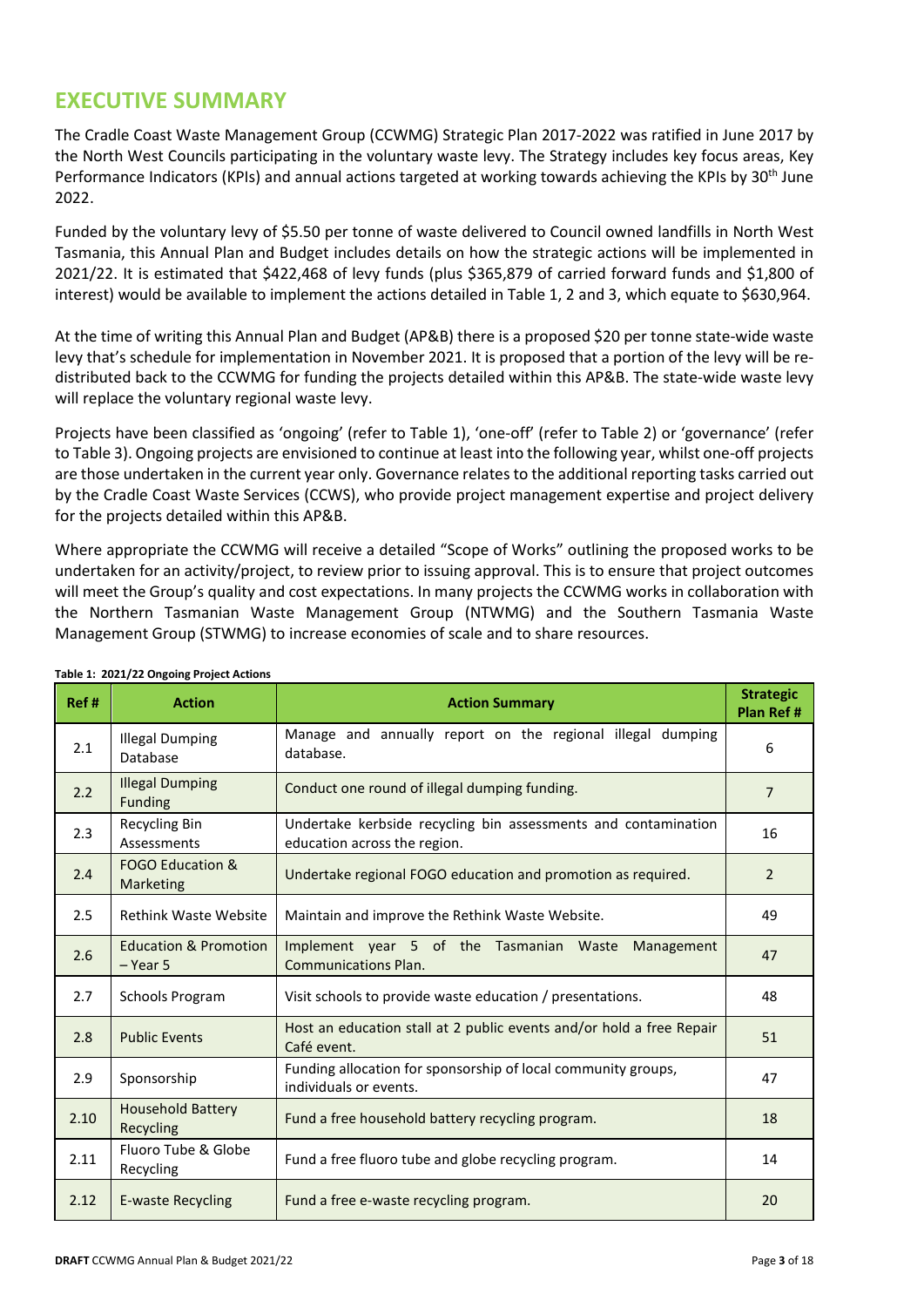| Ref# | <b>Action</b>       | <b>Action Summary</b>                                                           | <b>Strategic</b><br><b>Plan Ref#</b> |  |
|------|---------------------|---------------------------------------------------------------------------------|--------------------------------------|--|
| 2.13 | Paint Recycling     | Participate in the Paintback funded paint recycling program.                    | 14                                   |  |
| 2.14 | <b>Tyre Subsidy</b> | Provide a \$2/tyre subsidy for tyre recycling (up to 500 tyres per<br>Council). | 14                                   |  |

#### **Table 2: 2021/22 One-Off Project Actions**

| Ref# | <b>Action</b>                                                                  | <b>Action Summary</b>                                                                                                                | <b>Strategic</b><br>Plan Ref # |
|------|--------------------------------------------------------------------------------|--------------------------------------------------------------------------------------------------------------------------------------|--------------------------------|
| 3.1  | <b>Regional Transfer Station</b><br>& Resource Recovery<br>Centre Improvements | Assist in bringing WTS facilities up to best practice standards<br>and/or prepare for the introduction of the state-wide waste levy. | 13                             |
| 3.2  | Household Hazardous<br><b>Waste Event</b>                                      | Conduct household hazardous waste collection event(s) for the<br>region.                                                             | 19                             |
| 3.3  | Landfill Waste<br><b>Composition Audit</b>                                     | Undertake waste composition audits at Council owned landfills (or<br>WTS) to determine target wastes for recovery.                   | 17                             |
| 3.4  | <b>Public Place Recycling</b><br><b>Bin Subsidy</b>                            | Provide a subsidy to CCWMG Councils to install public place waste<br>and recycling bins.                                             | N/A                            |
| 3.5  | Kerbside Recycling<br>Contract                                                 | Tender for the regional co-mingled kerbside recycling collection<br>and processing contract.                                         | 31                             |
| 3.6  | <b>Strategic Plan</b><br>Development                                           | Develop a new five year Strategic Plan.                                                                                              | N/A                            |
| 3.7  | <b>Allocation for Unknown</b>                                                  | Funding allocation for resource recovery opportunities that arise<br>during the year.                                                | N/A                            |
|      |                                                                                |                                                                                                                                      |                                |

#### **Table 3: 2021/22 Governance Actions**

| Ref# | <b>Action</b>                                                                                                                                                           | <b>Action Summary</b>                                                                                     |  |  |  |  |  |
|------|-------------------------------------------------------------------------------------------------------------------------------------------------------------------------|-----------------------------------------------------------------------------------------------------------|--|--|--|--|--|
| 4.1  | Regional Waste Data<br><b>Quarterly Reporting</b>                                                                                                                       | Provide the CCWMG with a quarterly regional waste data report.                                            |  |  |  |  |  |
| 4.2  | 2022/23 Annual Plan &<br><b>Budget</b>                                                                                                                                  | Develop the CCWMG Annual Plan and Budget for 2022/23.                                                     |  |  |  |  |  |
| 4.3  | 2020/21 Annual Report                                                                                                                                                   | Develop the CCWMG Annual Report for 2020/21.                                                              |  |  |  |  |  |
| 4.4  | <b>Financial Reporting &amp;</b><br>Administration                                                                                                                      | Manage the CCWMG financials, generate financial reports and provide<br>agenda/minutes for CCWMG Meetings. |  |  |  |  |  |
| 4.5  | <b>Waste Governance</b>                                                                                                                                                 | Transition into the new Waste Governance Model.                                                           |  |  |  |  |  |
| 4.6  | Management of regional contracts including kerbside recycling, cardboard, green<br><b>Regional Contract</b><br>waste and other waste collection services.<br>Management |                                                                                                           |  |  |  |  |  |
| 4.7  | <b>DWM Project</b><br>Management                                                                                                                                        | Project manage the actions detailed in Table 1, 2 and 3.                                                  |  |  |  |  |  |
|      |                                                                                                                                                                         |                                                                                                           |  |  |  |  |  |

The CCWMG is responsible for the implementation of the Strategy including overseeing the development and implementation of this AP&B.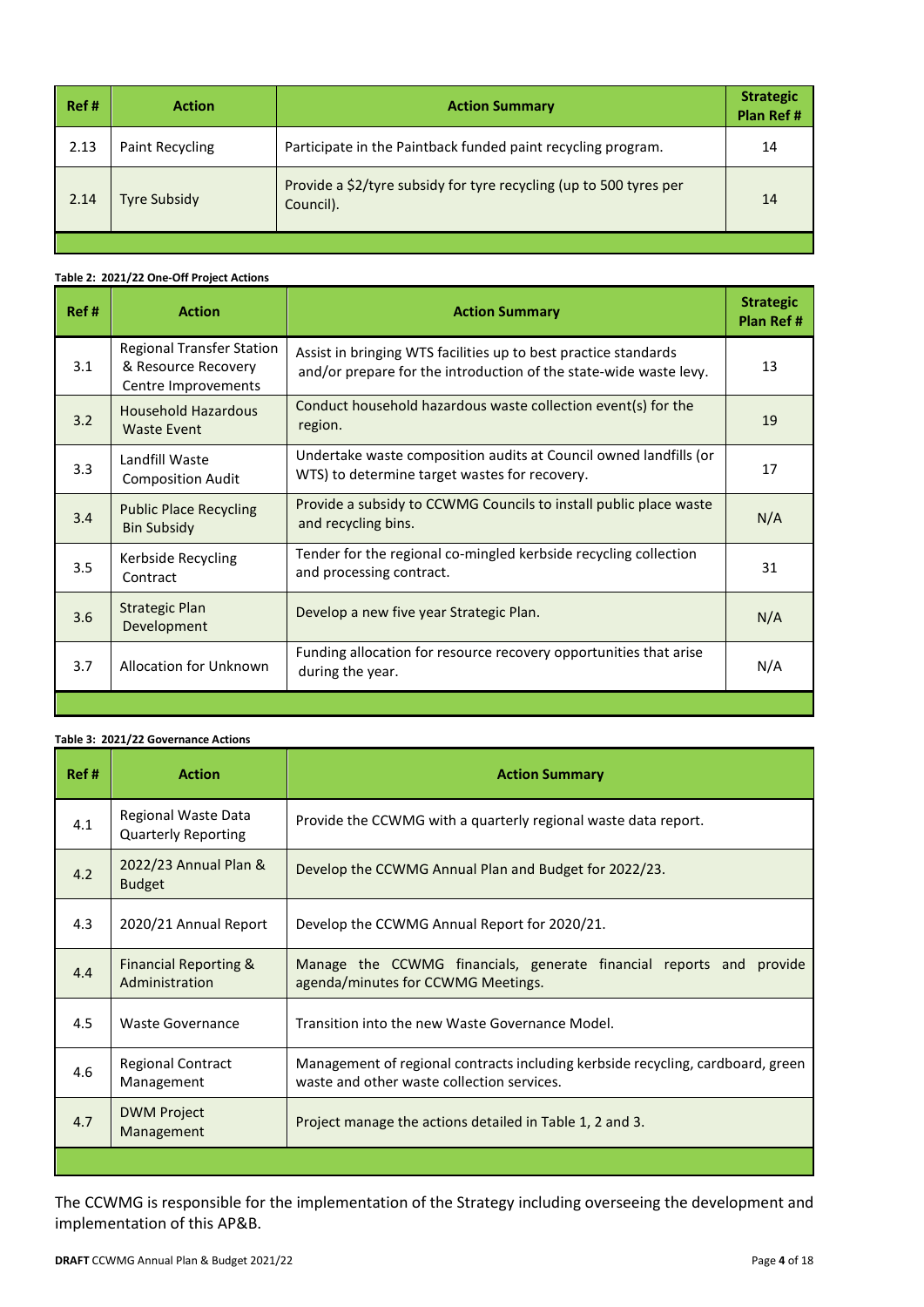# **CONTENTS**

| 1              |      |  |
|----------------|------|--|
|                | 1.1  |  |
| $\overline{2}$ |      |  |
|                | 2.1  |  |
|                | 2.2  |  |
|                | 2.3  |  |
|                | 2.4  |  |
|                | 2.5  |  |
|                | 2.6  |  |
|                | 2.7  |  |
|                | 2.8  |  |
|                | 2.9  |  |
|                | 2.10 |  |
|                | 2.11 |  |
|                | 2.12 |  |
|                | 2.13 |  |
|                | 2.14 |  |
| 3              |      |  |
|                | 3.1  |  |
|                | 3.2  |  |
|                | 3.3  |  |
|                | 3.4  |  |
|                | 3.5  |  |
|                | 3.6  |  |
|                | 3.7  |  |
| 4              |      |  |
|                | 4.1  |  |
|                | 4.2  |  |
|                | 4.3  |  |
|                | 4.4  |  |
|                | 4.5  |  |
|                | 4.6  |  |
|                | 4.7  |  |
| 5              |      |  |
| 6              |      |  |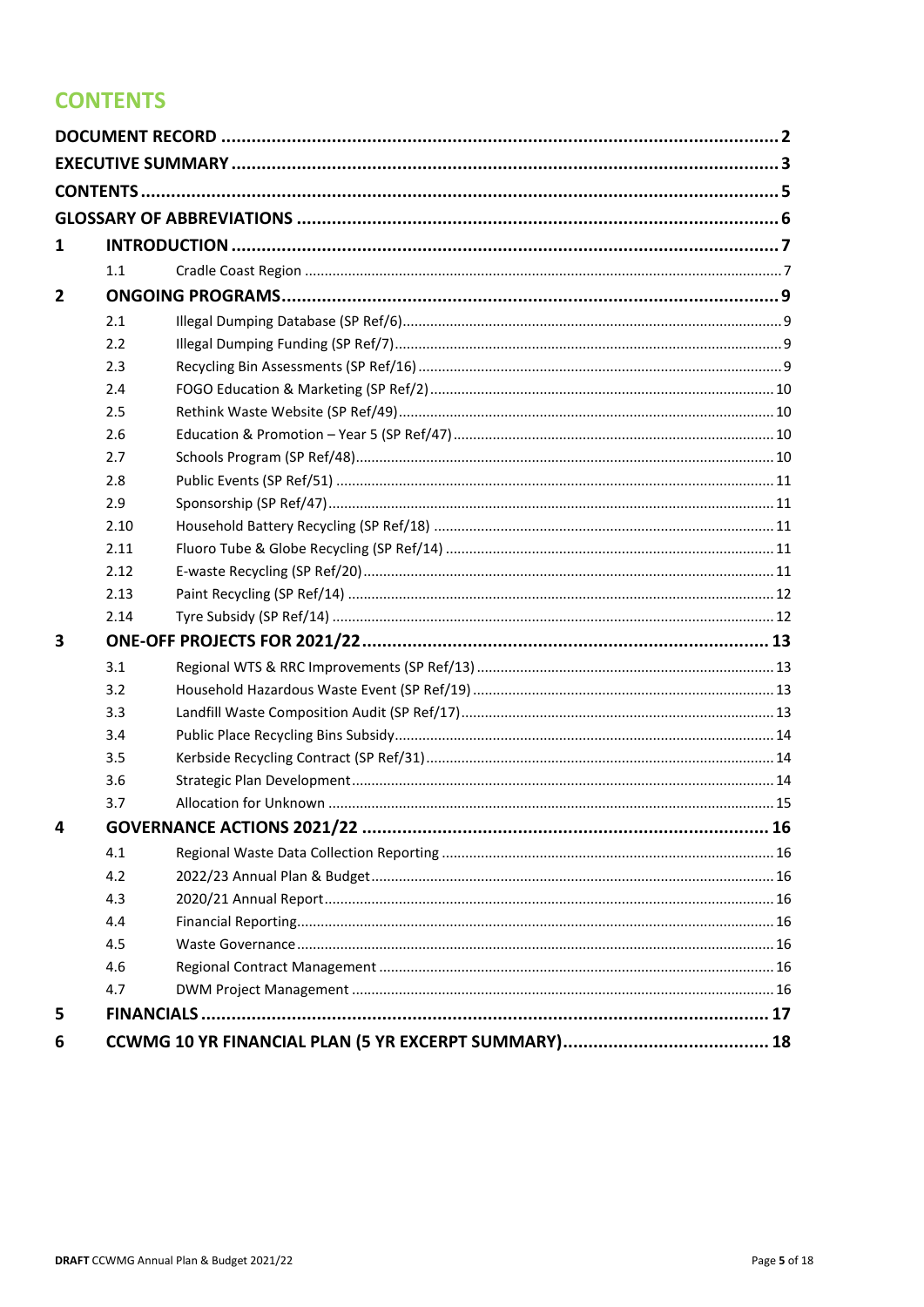# **GLOSSARY OF ABBREVIATIONS**

| AP&B         | Annual Plan & Budget                      |
|--------------|-------------------------------------------|
| <b>BCC</b>   | <b>Burnie City Council</b>                |
| <b>CCA</b>   | <b>Cradle Coast Authority</b>             |
| CEO          | <b>Chief Executive Officer</b>            |
| CCC          | <b>Central Coast Council</b>              |
| CHC          | <b>Circular Head Council</b>              |
| <b>CCWMG</b> | Cradle Coast Waste Management Group       |
| <b>CCWS</b>  | <b>Cradle Coast Waste Services</b>        |
| <b>DCC</b>   | Devonport City Council                    |
| <b>DWM</b>   | <b>Dulverton Waste Management</b>         |
| ERF          | <b>Emissions Reduction Fund</b>           |
| <b>FOGO</b>  | <b>Food Organics Garden Organics</b>      |
| КC           | <b>Kentish Council</b>                    |
| <b>KPI</b>   | Key Performance Indicator                 |
| LC           | Latrobe Council                           |
| <b>MRF</b>   | <b>Materials Recycling Facility</b>       |
| <b>MSW</b>   | <b>Municipal Solid Waste</b>              |
| <b>NSRF</b>  | National Stronger Regions Fund            |
| <b>NTWMG</b> | Northern Tasmanian Waste Management Group |
| P&AM         | Project & Administration Manager          |
| <b>RFQ</b>   | <b>Request for Quote</b>                  |
| <b>STWMG</b> | Southern Tasmania Waste Management Group  |
| SP Ref       | CCWMG Strategy 2017-2022 reference number |
| <b>TOR</b>   | <b>Terms of Reference</b>                 |
| <b>WGPC</b>  | Waste Governance Project Coordinator      |
| <b>WTS</b>   | <b>Waste Transfer Station</b>             |
| <b>WWC</b>   | Waratah Wynyard Council                   |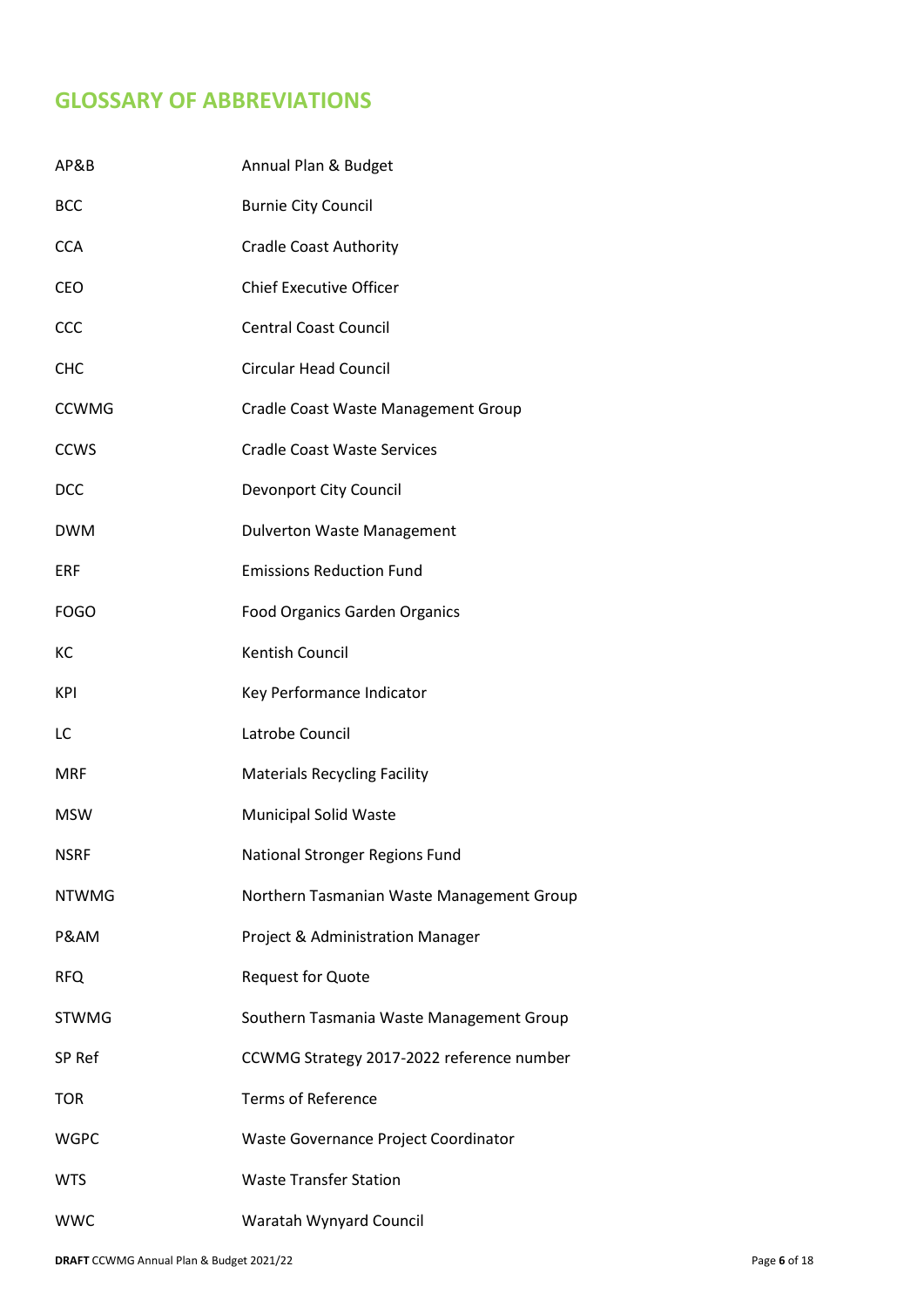### **1 INTRODUCTION**

#### **1.1 Cradle Coast Region**

The Cradle Coast Waste Management Group (CCWMG) Strategic Plan 2017-2022 was ratified in June 2017 by the North West Councils participating in the voluntary waste levy. Participating Councils include: Burnie City (BCC), Central Coast (CCC), Circular Head (CHC), Devonport City (DCC), Kentish (KC), Latrobe (LC) and Waratah-Wynyard (WWC).

The CCWMG is governed by the Terms of Reference (TOR) which was adopted on the 14th of August 2020. The CCWMG membership consists of the General Managers from the participating Councils who are responsible for implementation of the Strategic Plan, including the development of this Annual Plan and Budget. The CCWMG representatives include:

- Sandra Ayton (Chair), CCC representative;
- Simon Overland, BCC representative;
- Scott Riley, CHC representative;
- Matthew Atkins, DCC representative;
- Gerald Monson, LC and KC representative; and
- Share Crawford, WWC representative.

CCWS, a consulting arm of the Dulverton Regional Waste Management Authority (DWM), providing administration, financial and project management support and waste expertise to the CCWMG.

The CCWMG's strategic vision is to:

*'Deliver a sustainable community in the Cradle Coast region of Tasmania by implementing strategies which minimise waste through increases in waste diversion and recovery.'* 

The Strategy details four focus areas of the CCWMG:

- 1. **Waste diversion**: Diversion of materials from landfill to increase resource recovery, extend the life of existing landfills and reduce greenhouse gas emissions from waste.
- 2. **Regional planning & efficiencies**: Provide regional planning and coordination of waste infrastructure and services to provide improved resource recovery, delivering efficiencies and reducing costs of services/ waste infrastructure.
- 3. **Partnerships**: Maintain partnerships with government, planning authorities and the three waste regions to shape waste management policies and regulation to influence future regulatory requirements and identify programs and infrastructure best delivered with a state-wide approach.
- 4. **Community engagement**: Work with the community and industry, through education and feedback, to encourage waste avoidance and reuse to improve the use of existing and future services.

The CCWMG has also set measurable and achievable objectives within the Strategy which will allow the CCWMG and member councils to track their progress over the 5-year plan. The objectives take the form of Key Performance Indicators (KPIs), which include:

- 1. By 2022, divert 50% of all MSW from local government landfill facilities across the region.
- 2. By 2022, increase the proportion of recycling bin receiving a pass mark as part of the recycling bin assessments to 90% across the region (based on the 2015-16 assessment pass rate of 81%).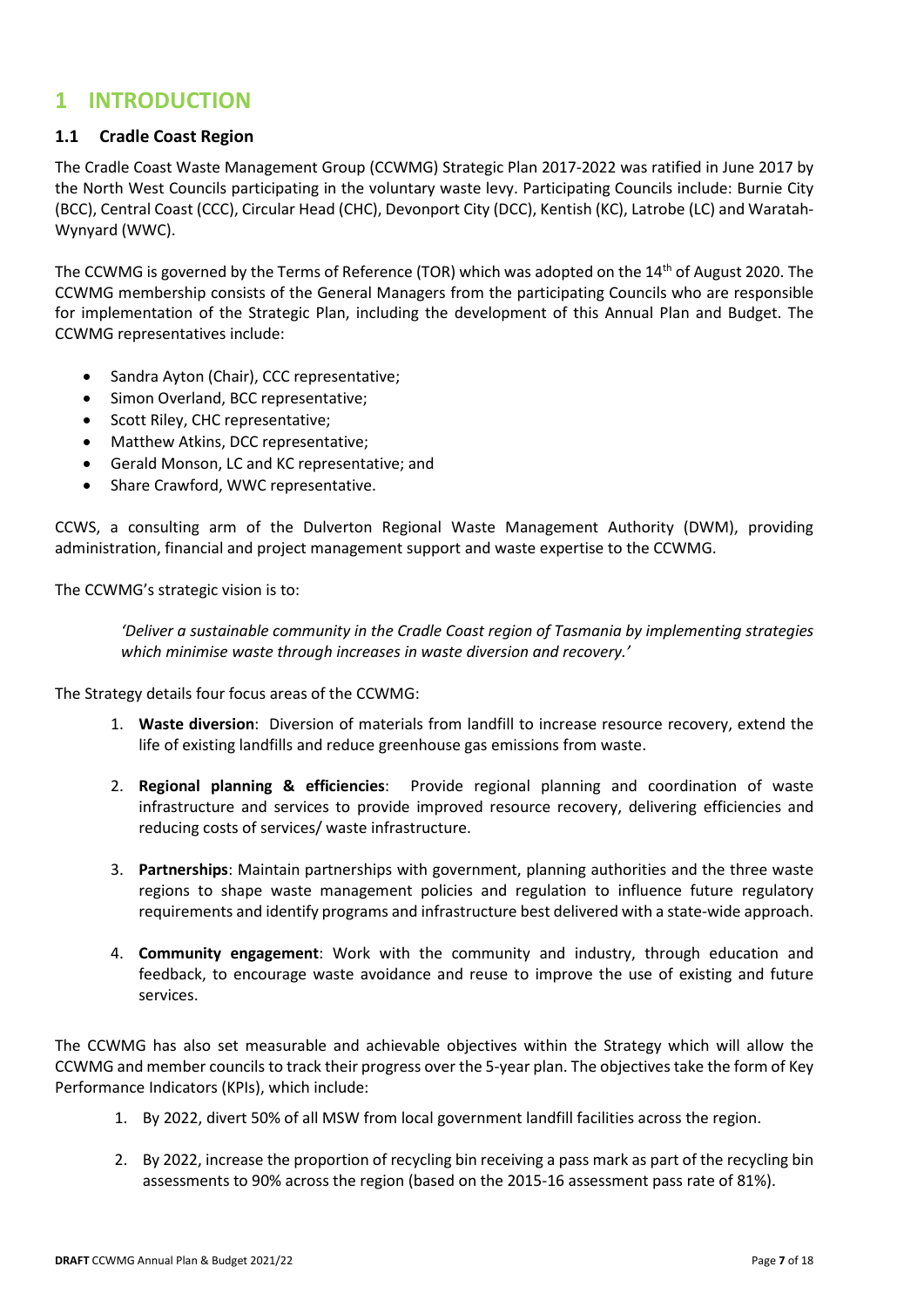- 3. By 2022, reduce incidents of illegal dumping at hotspot sites by 25% across the region (upon first establishing baseline data from council reports).
- 4. By 2022, member councils to be collecting and reporting a standardised set (for material types, units, etc.) of data in relation to waste and resource recovery activities.

This Annual Plan and Budget details actions that incorporate the focus areas and will assist the CCWMG in meeting the KPIs.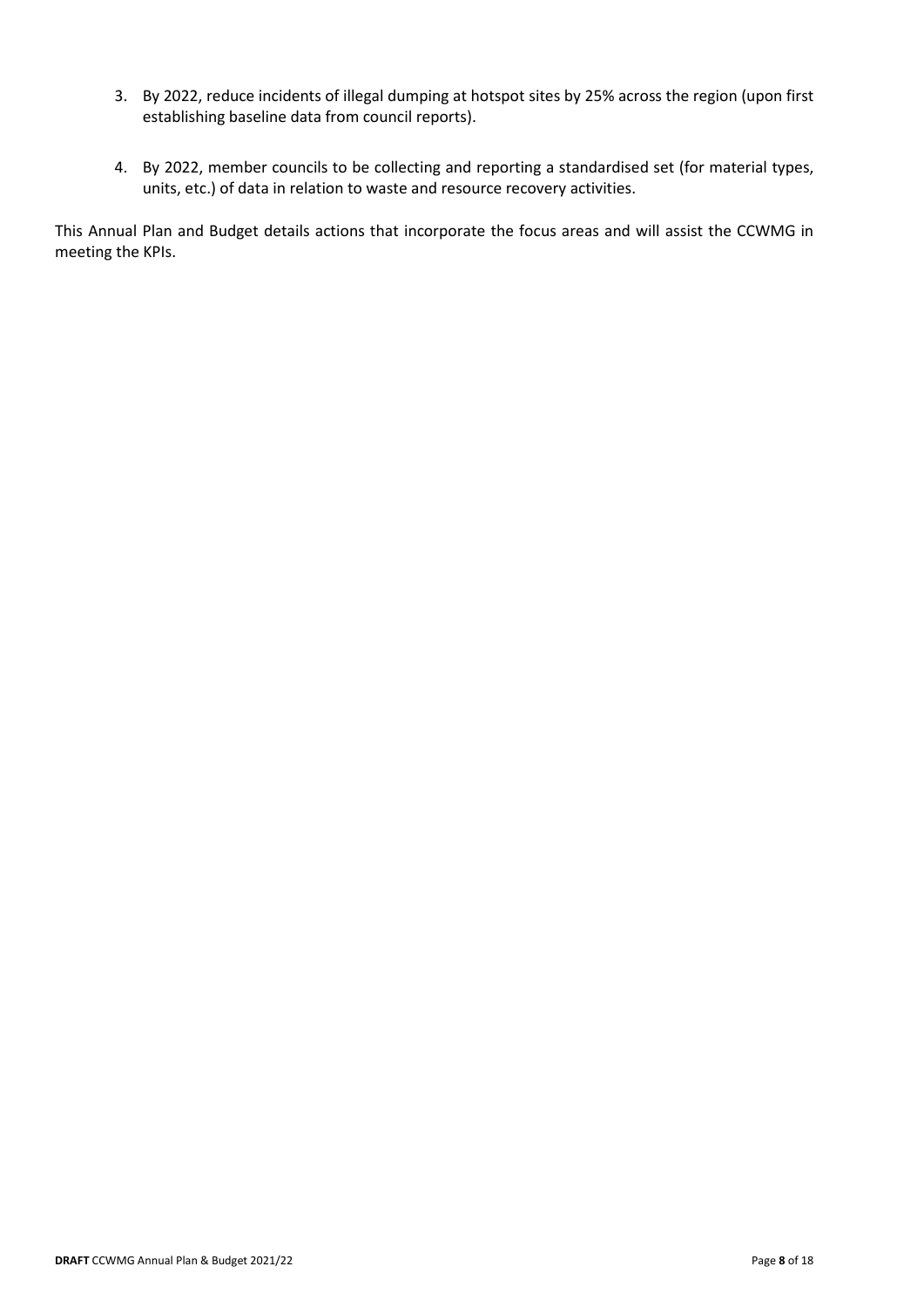## **2 ONGOING PROGRAMS**

The following subsections detail programs that are planned to continue beyond the 2021/22 financial year, subject to the approval of the CCWMG as part of the Annual Plan and Budget Process.

#### **2.1 Illegal Dumping Database (SP Ref/6)**

#### **Manage and annually report on the regional illegal dumping database.**

A regional illegal dumping database was developed by the CCWMG on the Rethink Waste website in June 2014, to provide local land owners and managers an avenue to report illegal dumping incidents.

In 2019 the Environmental Protection Authority (EPA) released a state-wide illegal dumping database, which accepts reports from both land owners and members of the public. The reporting capabilities of this database are being refined and until the CCWMG are able to extract relevant data for analysis, reporting of illegal dumping incidents into the regional database will continue, with the collected data able to be provided to the EPA upon request.

DWM will report annually on the data captured, to the CCWMG.

#### **2.2 Illegal Dumping Funding (SP Ref/7)**

#### **Conduct one round of illegal dumping funding.**

The CCWMG are continuing the focus on illegal dumping, with funding available for Council projects targeted at addressing the issue.

One round of funding will be carried out, giving Councils the opportunity to apply for illegal dumping clean up assistance, signage, CCTV and any other relevant project initiatives. Priority will be given to applicants who are actively utilising the regional illegal dumping database to report incidents. Successful applicants will be provided with a report template to complete. The reports enable the CCWMG to assess funding effectiveness.

Where possible the CCWMG will continue to work with relevant Tasmanian Government departments, to support the development of a state wide approach to illegal dumping.

#### **2.3 Recycling Bin Assessments (SP Ref/16)**

**Undertake residential recycling bin assessments and contamination education across the region.**

The CCWMG are continuing to work towards (and are aiming to exceed) the KPI target of increasing pass results to 90%, by carrying out another round of recycling bin assessments and education.

Similar to previous years, DWM will work with Veolia to select a mixture of previously assessed and new areas (where possible) to conduct the bin assessments, with a target of at least two consecutive visits at each location. Data will be captured regarding the types of contaminants appearing in the kerbside bins and oneon-one education will be provided to residents about their recycling habits.

\$5,000 has been allocated for DWM to undertake a comprehensive data analysis and to generate a final report which will detail the following:

- Results of the assessment;
- Comparison with previously assessed areas;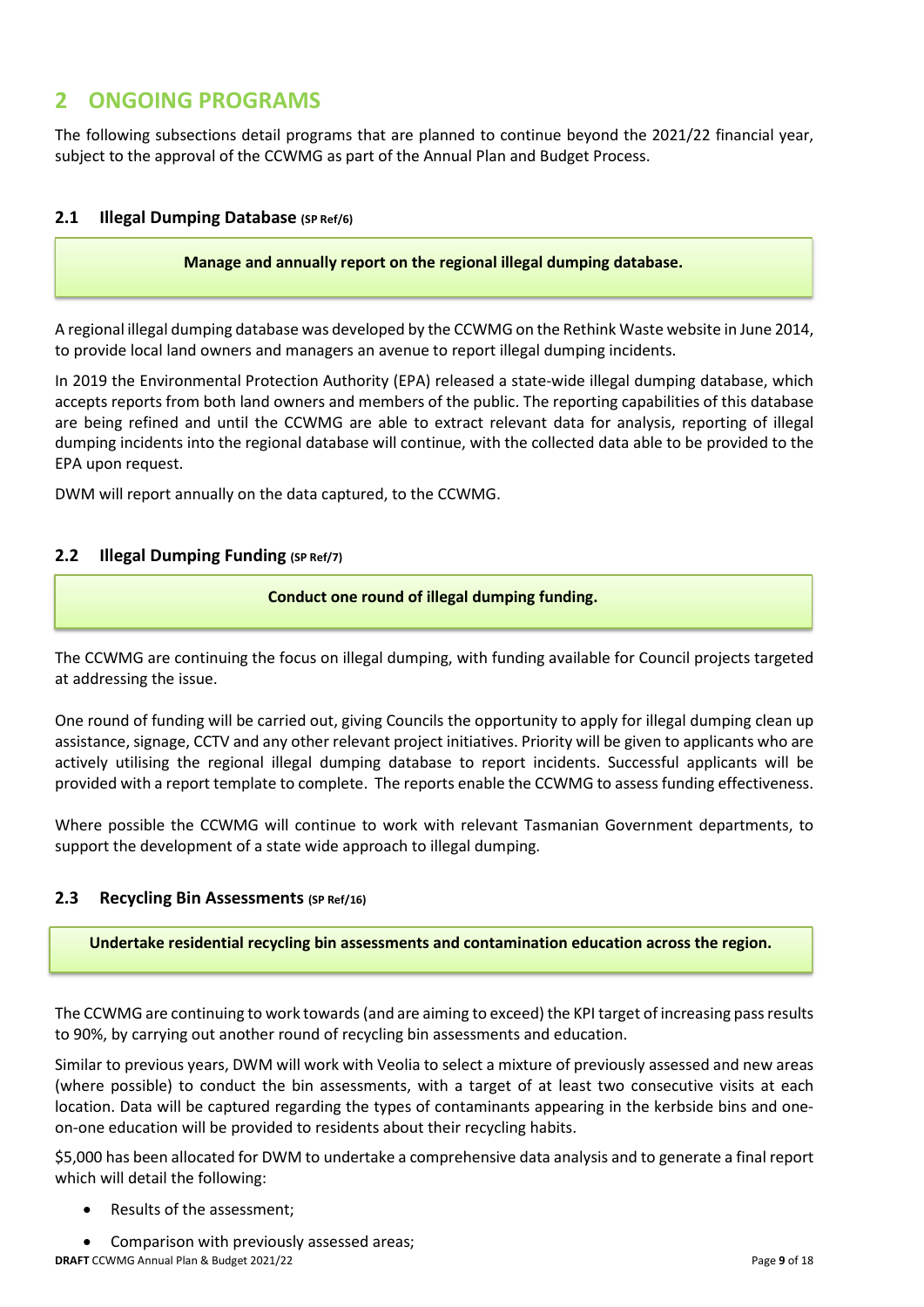- The effects the communication campaign may have had on bin contamination; and
- Recommendations for a targeted behaviour change media campaign in 2021/22.

\$5,000 has also been allocated for the implementation and management of an education/notification campaign. Further education, targeting key contamination issues identified in the 2020/21 assessment report, has been incorporated in the State-wide Education and Promotion project.

#### **2.4 FOGO Education & Marketing (SP Ref/2)**

#### **Undertake regional FOGO education and promotion as required**

The CCWMG will continue to focus on implementing a FOGO collection across the region. An allowance has been made available to carry out community consultation and education as required.

#### **2.5 Rethink Waste Website (SP Ref/49)**

#### **Maintain and improve the Rethink Waste Website**

Coordinate with member councils and other regions as required to provide consistent updates and improvements to the Rethinkwaste.com.au website.

This may include:

- An annual update of information on Council pages;
- Addition/updating of photos and images being displayed;
- Improvements to access of information and usability; and
- Annual hosting and photo library fee.

#### **2.6 Education & Promotion – Year 5 (SP Ref/47)**

#### **Implement year 5 of the Tasmanian Waste Management Communications Plan 2017/22.**

In collaboration with the NTWMG and WSS, implement the waste education and promotion activities in accordance with Year 5 of the Tasmanian Waste Management Communications Plan 2017/22 and assist in the development of the Tasmanian Waste Management Communications Plan 2022/23 – 2026/27.

#### **2.7 Schools Program (SP Ref/48)**

#### **Visit schools to provide waste education / presentations.**

Continue to work with schools to undertake waste education presentations. Should the opportunity arise, attend school events to maximise impact and coverage (e.g. Kids4Kids). The presentation will focus on correct kerbside recycling habits and encouraging the children to think about the correct bin for their waste items and other relevant waste reduction initiatives as they arise.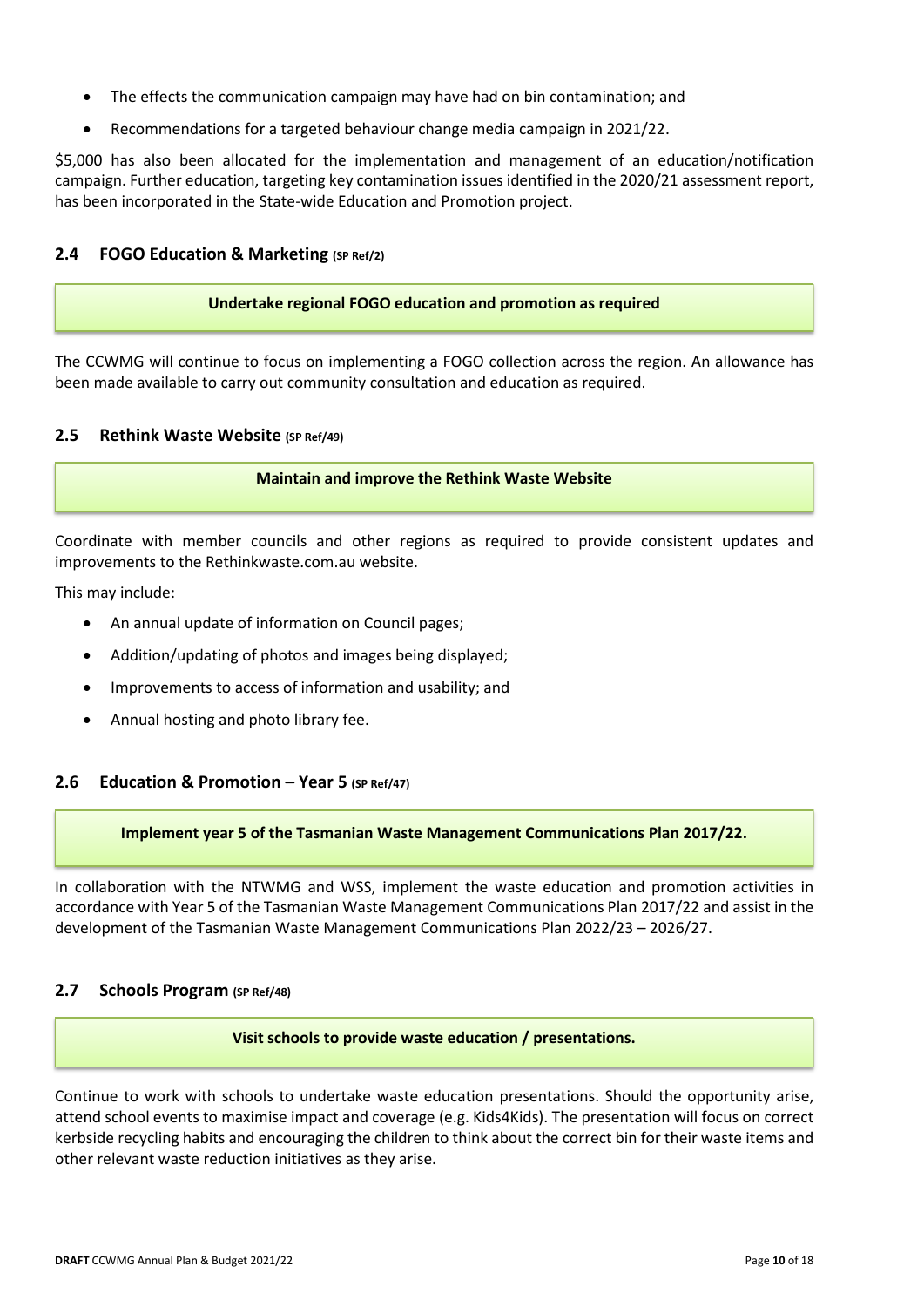#### **2.8 Public Events (SP Ref/51)**

#### **Host an education stall at 2 public events and/or hold a free Repair Café event.**

Attend at least two events to promote good waste management practices and to provide waste related community education and/or hold a free 'Repair Café' event for the region, where residents can bring along selected items to learn how to repair and repurpose.

If required, collateral (banners, brochures, signs, handouts etc.) and marketing will be developed for display and/or distribution.

#### **2.9 Sponsorship (SP Ref/47)**

**Funding allocation for sponsorship of local community groups, individuals or events.** 

Sponsorship requests must be made in writing to the CCWS. Requests will be assessed against the criteria detailed within the CCWMG Sponsorship Process & Criteria Procedure and the DWM Sponsorship & Donation Policy.

#### **2.10 Household Battery Recycling (SP Ref/18)**

#### **Fund a free household battery recycling program.**

The CCWMG will continue to fund a free household battery recycling program, with drop off points available at Council offices and WTS. This service will be promoted as part of the Education and Promotion project initiatives (Project 2.6) as required.

#### **2.11 Fluoro Tube & Globe Recycling (SP Ref/14)**

#### **Fund a free fluoro tube and globe recycling program.**

The CCWMG will continue to fund a free fluoro tube and globe recycling program, with drop off points available at each WTS. This service will be promoted as part of the Education and Promotion project initiatives (Project 2.6) as required.

#### **2.12 E-waste Recycling (SP Ref/20)**

#### **Fund a free E-Waste recycling program.**

The CCWMG are funding a free e-waste recycling program, with drop off points available at each WTS. This service will be promoted as part of the Education and Promotion project initiatives (Project 2.6) as required.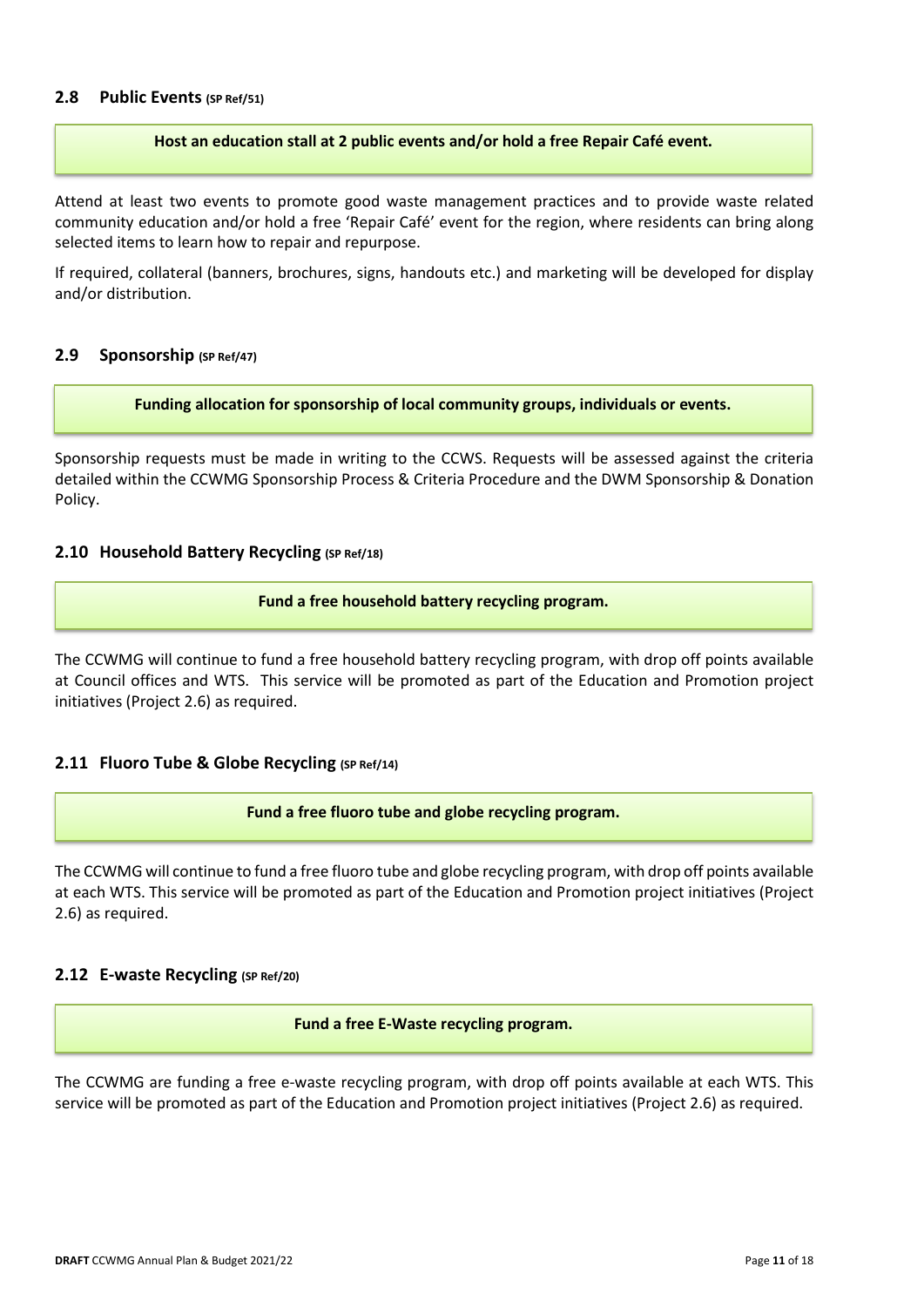#### **2.13 Paint Recycling (SP Ref/14)**

#### **Participate in the Paintback funded paint recycling program.**

In June 2019 DWM, on behalf of the CCWMG, entered into an arrangement with Paintback for a free paint recycling service across the region, with drop off points available at each WTS. This service will be promoted as part of the Education and Promotion project initiatives (Project 2.6) as required.

#### **2.14 Tyre Subsidy (SP Ref/14)**

#### **Provide a \$2/tyre subsidy for tyre recycling (up to 500 tyres per Council)**

The CCWMG will provide a \$2/tire subsidy for Councils who utilise the tyre recycling service provided by Tyrecycle, located in Southern Tasmania. The subsidy is applicable for up to 500 tyres per Council.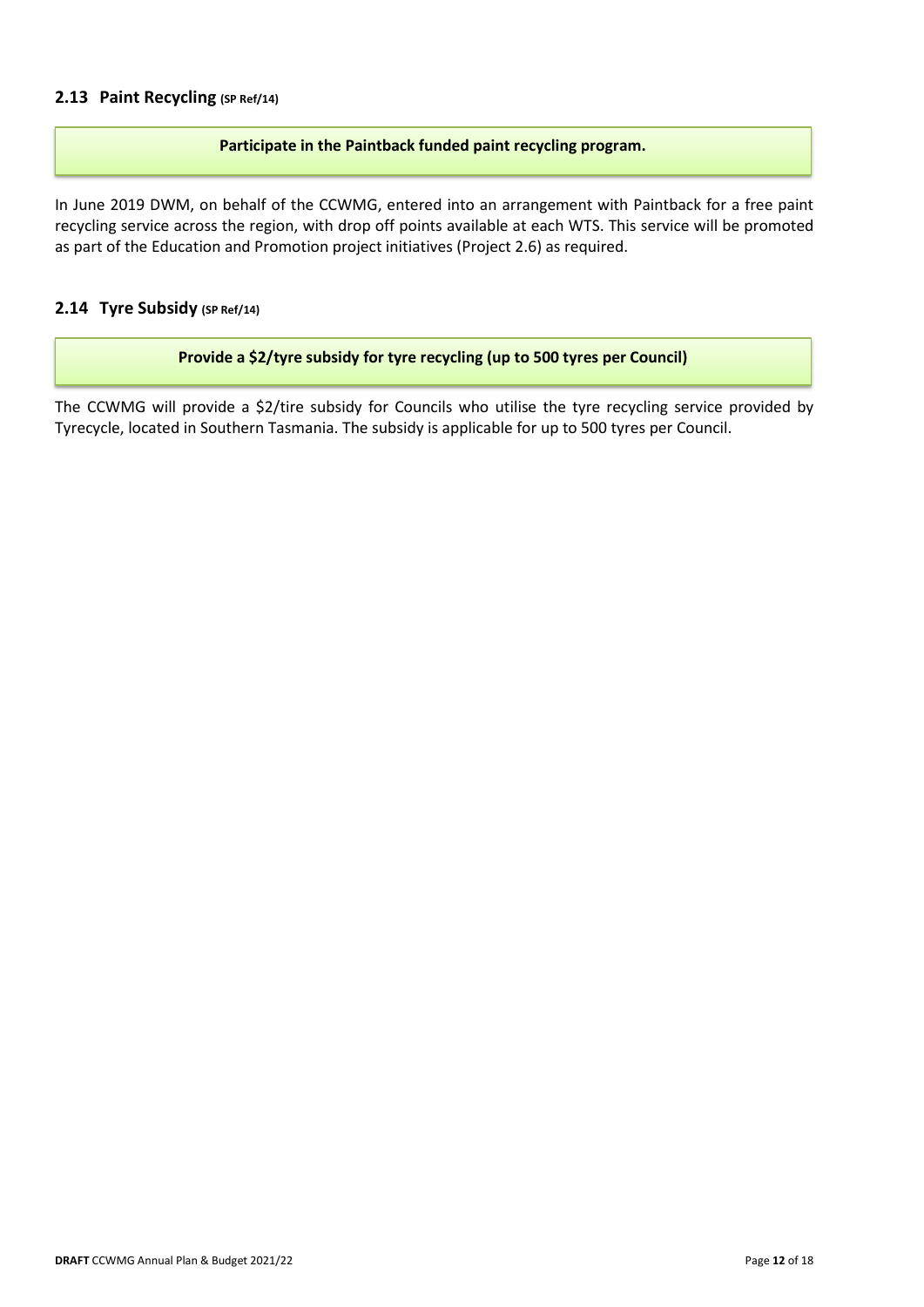## **3 ONE-OFF PROJECTS FOR 2021/22**

The following subsections detail one-off projects that will be completed within the 2021/22 financial year.

#### **3.1 Regional WTS & RRC Improvements (SP Ref/13)**

**Assist in bringing facilities up to best practice standards and/or prepare for the introduction of a statewide waste levy** 

The CCWMG will conduct one round of funding for Councils to apply for assistance to improve their WTS / Resource Recovery Centres (RRC) in line with the Transfer Station Best Practice Guidelines and/or to prepare for the introduction of a state-wide waste levy.

Councils are encouraged to apply for funding which addresses issues raised in the Cradle Coast Transfer Station Audit Report, however other relevant initiatives which improve the safety, usability, reduction of waste to landfill and/or environmental impact of the WTS will also be considered.

#### **3.2 Household Hazardous Waste Event (SP Ref/19)**

#### **Conduct a household hazardous waste collection event(s) for the region.**

Household hazardous waste is a broad term used to describe household chemicals and other household generated waste items that are hazardous to dispose of into landfill.

The CCWMG have targeted various hazardous wastes over the years, successfully implementing ongoing collection and recycling of paint, batteries, e-waste, fluoro globes and tubes. Residents also have access to the National ChemClear program which provides free disposal of agricultural and veterinary chemicals that meet certain criteria and contain a drumMASTER or ChemClear eligible logo on the container. Agricultural and veterinary chemicals that do not meet the criteria may also be disposed on under this service but could attract a fee.

In 2020/21 a household hazardous waste collection event was held at BCC, DCC, CHC and KC, a total of 1,332 litres of hazardous waste was diverted from landfill and/or being incorrectly disposed of into the environment.

Funding has been allocated to conduct more events to provide residents with a free disposal option for flammable, toxic and corrosive chemicals that currently do not have a safe disposal avenue. This project will be supported by an awareness and education campaign.

#### **3.3 Landfill Waste Composition Audit (SP Ref/17)**

**Undertake waste composition audits at Council owned landfills (or WTS) to determine target wastes for recovery.** 

In 2014 the CCWMG and NTWMG conducted a kerbside waste audit on a selection of properties from each Municipality across the North and North West of Tasmania. This audit provided a good snapshot of the types of waste generated by households.

In 2017 the CCWMG conducted an audit of the waste collected at regional WTS, to quantify and characterise the composition of waste that is being sent to landfill. The audit provided a good snapshot of the types of waste items being sent to landfill from WTS and provided a baseline for the CCWMG Strategic Plan 2017 -2022.

To further understand the types of wastes going to landfill, a waste composition audit will be carried out (if possible in collaboration with the NTWMG and/or STWMG) on waste received at either a selection of WTS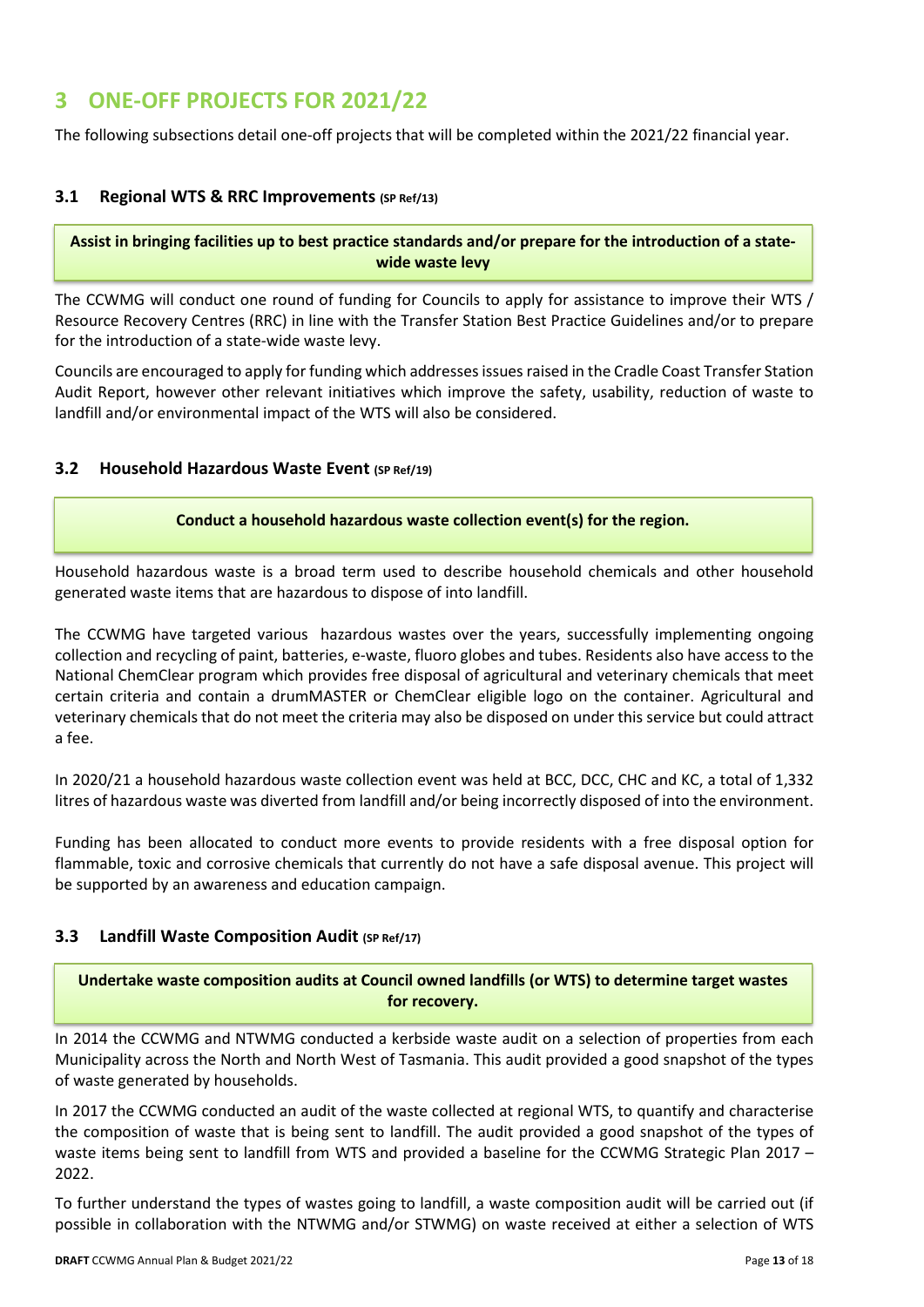across the region and/or Council owned landfills. This audit will enable the CCWMG to measure its performance against the current Strategic Plan's objectives and will provide a benchmarks prior to the implementation of the CCWMG 5 Year Strategy 2022/23 – 2026/27. It will also assist Councils to understand target areas for diverting waste from landfill, to minimise the impact of the proposed state-wide waste levy.

#### **3.4 Public Place Recycling Bins Subsidy**

#### **Funding allocation for resource recovery opportunities that arise during the year.**

The two year Public Place Recycling Grant Applications closed on the 31<sup>st</sup> July 2020, providing Councils with the opportunity to apply for funding to assist with the implementation of public place waste and recycling bins in 2020/21 and 2021/22. As Councils are at different stages of their public place recycling journey, the funding could be used to develop or evaluate new or current services/sites and/or for the purchase of public place recycling infrastructure.

All Councils made a submission for either one or both years and the following funding was awarded to assist with the implementation of the following projects in 2021/22:

- BCC: Bin installation, surrounds and advertising;
- CCC: Bin purchase, installation of bin slabs, collection and emptying of bins;
- CHC: Undertake public place recycling audit;
- DCC: NIL (funding only applied for in 2020/21)
- KC: Purchase & installation of public place recycling bins;
- LC: Purchase & installation of public place recycling bins; and
- WWC: Undertake public place recycling audit.

#### **3.5 Kerbside Recycling Contract (SP Ref/31)**

#### **Tender for the regional co-mingled kerbside recycling collection and processing contact.**

The current kerbside co-mingled recycling contract with Veolia Environmental Services is due to expire on the 19th September 2024.

In April 2021 DWM engaged a waste consulting expert and probity advisor and commenced an Expression of Interest and Tender process. This work will continue into 2021/22, with a contract to be awarded prior to Christmas, allowing sufficient time for the successful contractor to be ready for commencement in September 2024.

#### **3.6 Strategic Plan Development**

**Develop a new five year Strategic Plan for 2022/23 – 2026/27.** 

The Cradle Coast Waste Management 5 Year Strategy 2017 – 2022 is due to expire on the 30th June 2022 and planning for a new five year Strategic Plan commenced in April 2021.

Development of the new strategy will include a review of policy and regulatory announcements made by various levels of Government and Government Agencies including the draft Waste and Resource Recovery Bill, the Draft Tasmanian Action Plan and proposed Container Refund Scheme (CRS). Consultation and workshops with member Councils and other regional waste groups will also be undertaken.

The new Strategy will build on the last five years of successful implementation of actions, continuing the momentum to further deliver progress in waste management in the region.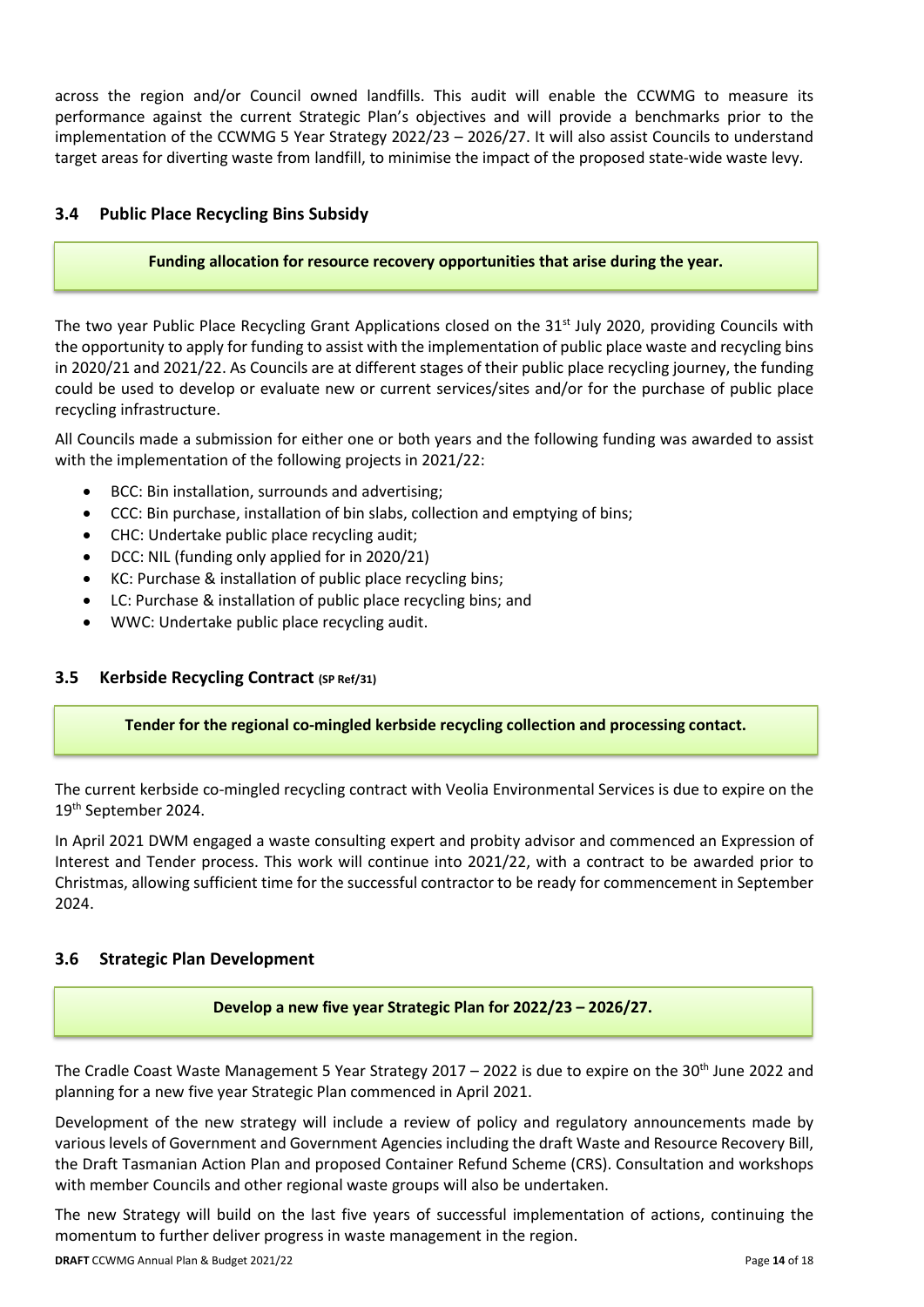#### **3.7 Allocation for Unknown**

**Funding allocation for resource recovery opportunities that arise during the year.** 

In order to allow agile decision making when resource recovery opportunities present themselves, an allowance has been made for projects which fit the CCWMG objectives.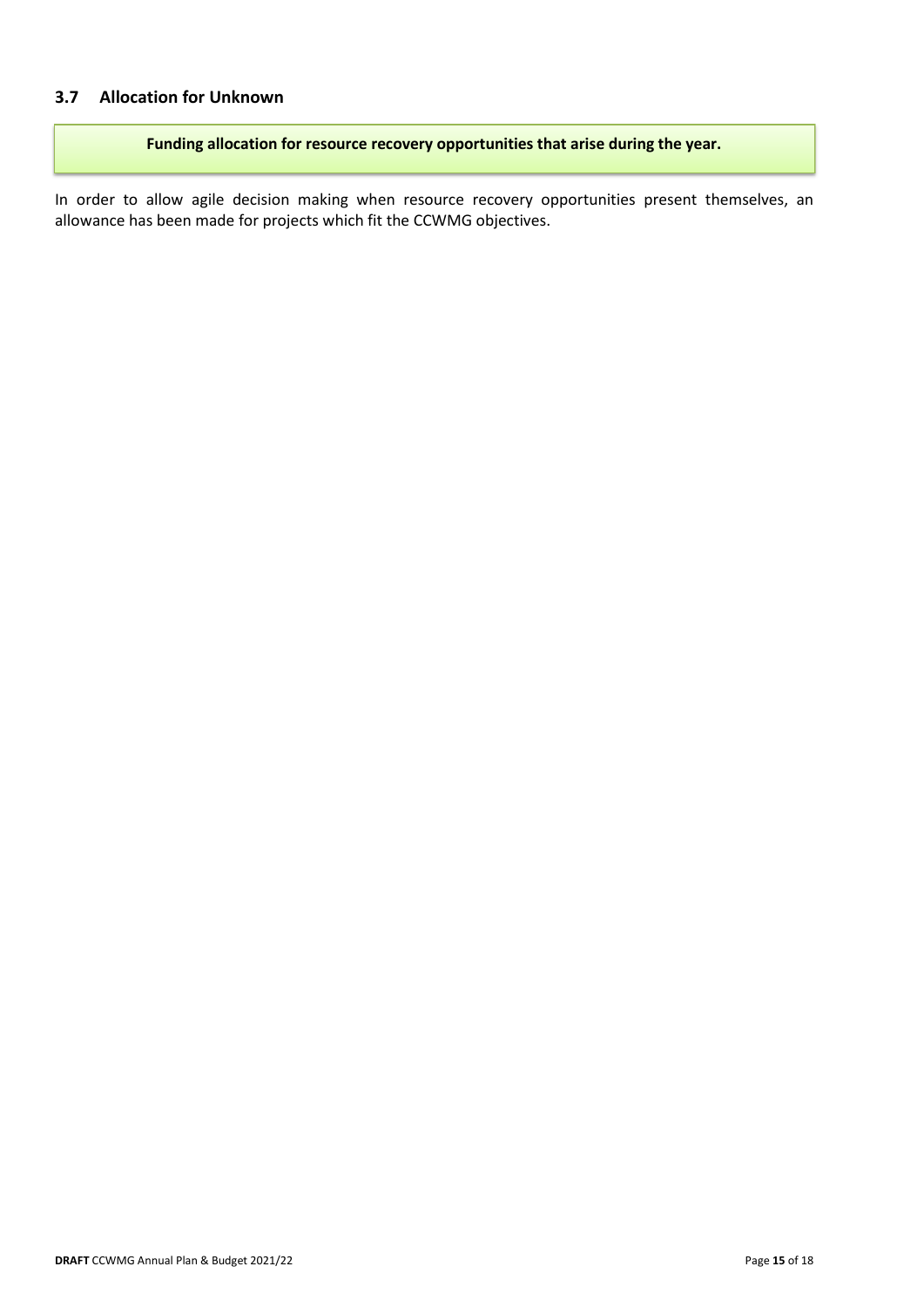## **4 GOVERNANCE ACTIONS 2021/22**

In addition to the actions detailed under Section 2 and 3, CCWS will also undertake the following tasks:

#### **4.1 Regional Waste Data Collection Reporting**

Councils are responsible for ensuring that waste data is entered into the portal in a timely manner. CCWS will generate quarterly reports for the CCWMG using the available data.

#### **4.2 2022/23 Annual Plan & Budget**

CCWS will develop the 2022/23 Annual Plan & Budget for approval by the CCWMG.

#### **4.3 2020/21 Annual Report**

CCWS will develop the 2020/21 Annual Report (which will then be professionally designed) for approval by the CCWMG.

#### **4.4 Financial Reporting**

CCWS will manage the CCWMG financials and provide the CCWMG with financial reports as requested, otherwise at each meeting.

#### **4.5 Waste Governance**

Assist with the transition into the new Waste Governance Model, including the costs associated with developing an agreement. Funding will be allocated and utilised as required.

#### **4.6 Regional Contract Management**

CCWS will continue to manage the regional contracts on behalf of the CCWMG.

#### **4.7 DWM Project Management**

CCWS will continue to manage the Ongoing, One-Off and Governance actions detailed in the above summaries and also maintain the CCWMG Reports and Resources List.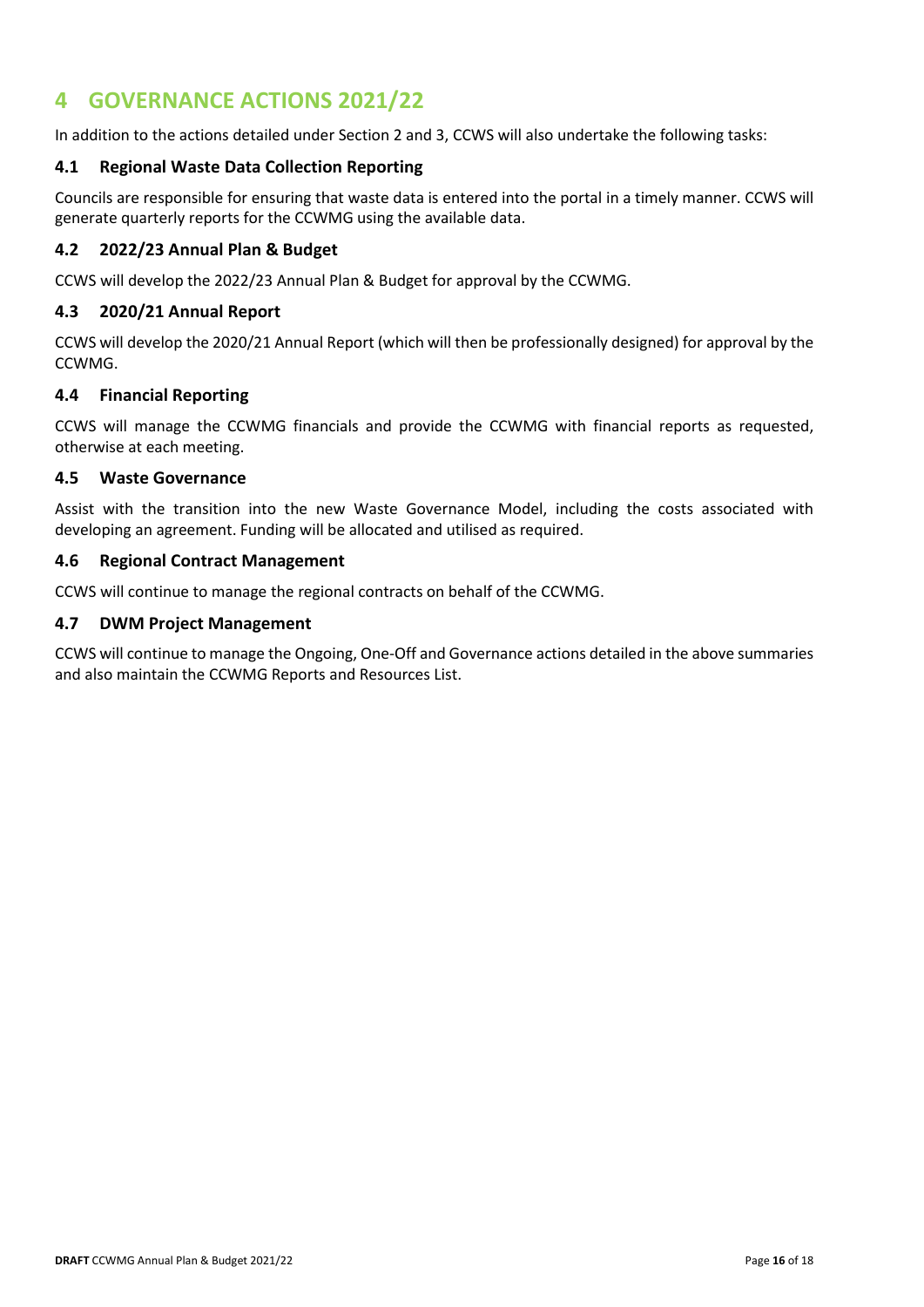### **5 FINANCIALS**

The closing balance of the Cradle Coast Authority managed Regional Waste Management Levy account as forecast for 30 June 2021 is outlined in Table 4.

**Table 4: Forecast 2020/21 Closing Balance** 

| <b>Forecast 2020/21 Closing Balance</b>                             |           |  |  |
|---------------------------------------------------------------------|-----------|--|--|
| <b>Regional Waste Management Levy</b>                               |           |  |  |
| CCWMG Waste Levy Account balance as at 31/03/2021                   | \$458,283 |  |  |
| Additional forecast expenditure from 01/04/2021 to 30/06/2021       |           |  |  |
| Additional forecast waste levy income from 01/04/2021 to 30/06/2021 |           |  |  |
| Forecast closing CCWMG Waste Levy Account balance at 30/06/2021     | \$365,879 |  |  |

Table 5 displays the forecast income and expenditure for the 2021/22 financial year.

**Table 5: Forecast 2021/22 Income & Expenditure Summary** 

| Forecast 2021/22 Income & Expenditure Summary                                                               |           |  |  |  |  |
|-------------------------------------------------------------------------------------------------------------|-----------|--|--|--|--|
| <b>Regional Waste Management Levy</b>                                                                       |           |  |  |  |  |
| Forecast closing CCWMG Waste Levy Account balance 30/06/2021                                                | \$365,879 |  |  |  |  |
| Forecast 2021/22 levy funds received ( $\omega$ \$5.50/t)                                                   | \$422,468 |  |  |  |  |
| Forecast Interest Income                                                                                    |           |  |  |  |  |
| Forecast Expense Recovery Income (projects the NTWMG, WSS and Councils contribute to)                       |           |  |  |  |  |
| <b>Total Income</b>                                                                                         | \$884,257 |  |  |  |  |
| 2021/22 Projects & Activities                                                                               | \$630,964 |  |  |  |  |
| Expenses to be recovered<br>(expenses incurred for projects that the NTWMG, WSS and Councils contribute to) |           |  |  |  |  |
| <b>Total Expenditure</b>                                                                                    |           |  |  |  |  |
| Forecast closing CCWMG Waste Management Levy Account balance 30/06/2022                                     |           |  |  |  |  |